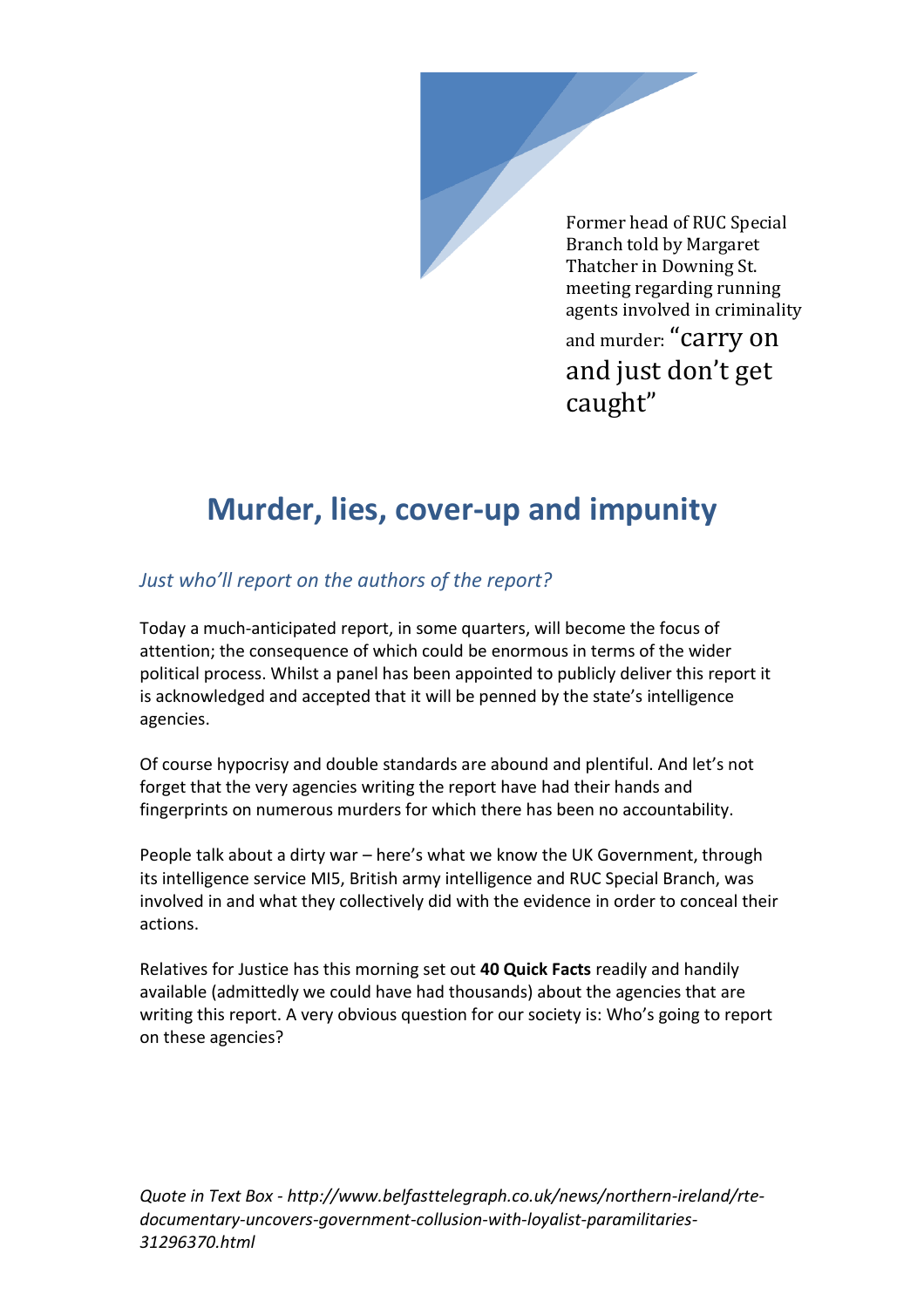## **40 Quick Facts**

- 1. Bloody Sunday the guns are destroyed<sup>1</sup> once an inquiry is scheduled;
- 2. At Gough barracks, Armagh, police interview notes of those suspected to have been involved in multiple killings and also suspected to have been working for the various intelligence agencies, are destroyed<sup>2</sup>;
- 3. Also related to this are the ordered destruction of volumes of documents concerning intelligence linked to scores of killings, including by the SAS<sup>3</sup>;
- 4. The rubber bullet that killed 11year-old Francis Rowntree, which was doctored and handed into the RUC at the time by West Belfast representative Paddy Devlin, was destroyed<sup>4</sup> when RFJ asked for the case to be reopened;
- 5. In various police interrogation centers those involved in killings are also recruited as agents<sup>5</sup> and put back out on the streets and into their paramilitary organizations rather than being processed through the courts;
- 6. And guess what? They continue killing;
- 7. In one infamous incident the payments to a notorious North Belfast loyalist killer were increased<sup>6</sup> the more he killed;
- 8. That Special Branch and MI5, and other members of the security forces, regularly briefed their agents – those involved in murders – of the status of investigations by other police departments trying to solve these crimes<sup>7</sup>;
- 9. Some of these detectives speak of living in a culture of fear and threat of their lives and say publicly they fear Special Branch and the intelligence services more than the IRA $^8$ ;
- 10. Intelligence agencies burned down the offices housing the Stevens Enquiry inside a secured police station during his investigations into collusion in a bid to obstruct<sup>9</sup> and destroy all his evidence;

 $4$  Letter from police, Feb 8<sup>th</sup> 2005, to RFJ Director stating bullet no longer exists & report by RFJ into killing, 2005

5 [http://www.patfinucaneinquiry.com/archive/pat\\_finucane/2013-05-15\\_4.pdf](http://www.patfinucaneinquiry.com/archive/pat_finucane/2013-05-15_4.pdf) <http://www.theguardian.com/uk/2001/jun/14/northernireland.richardnortontaylor> - *(Walker report on file with RFJ)*

6 [https://www.policeombudsman.org/Investigation-Reports/Historical-Reports/Operation-](https://www.policeombudsman.org/Investigation-Reports/Historical-Reports/Operation-Ballast-investigation-into-the-circumsta)[Ballast-investigation-into-the-circumsta](https://www.policeombudsman.org/Investigation-Reports/Historical-Reports/Operation-Ballast-investigation-into-the-circumsta) - *Operation Ballast Report, Section 3. The Murder of Sharon McKenna. (13.1 - 13.49)*

<sup>7</sup> Ibid. *Section (23.1-23.14.)*

 $\overline{a}$ 

8 [http://relativesforjustice.com/transcript-of-utv-insight-programme-re-walker](http://relativesforjustice.com/transcript-of-utv-insight-programme-re-walker-reporttranscript-of-utv-insight-programme-policing-the-police-part-one-commentary-%E2%80%A8the-divisions-in-northern-irish-society-have-clear-physical-ma/)[reporttranscript-of-utv-insight-programme-policing-the-police-part-one-commentary-](http://relativesforjustice.com/transcript-of-utv-insight-programme-re-walker-reporttranscript-of-utv-insight-programme-policing-the-police-part-one-commentary-%E2%80%A8the-divisions-in-northern-irish-society-have-clear-physical-ma/) [%E2%80%A8the-divisions-in-northern-irish-society-have-clear-physical-ma/](http://relativesforjustice.com/transcript-of-utv-insight-programme-re-walker-reporttranscript-of-utv-insight-programme-policing-the-police-part-one-commentary-%E2%80%A8the-divisions-in-northern-irish-society-have-clear-physical-ma/) (Part-two hears Ex- Chief Superintendent; *"I fear the Special Branch more than I fear the Provisional IRA or the Real IRA.")*

<sup>9</sup> Steven Enquiry 3 Report April 17th 2003, *Section 3, Obstruction of my Enquiries <http://cain.ulst.ac.uk/issues/collusion/stevens3/stevens3summary.pdf>*

<sup>1</sup><http://www.theguardian.com/uk/2000/mar/14/bloodysunday.northernireland>

<sup>&</sup>lt;sup>2</sup> Relatives for Justice statement from May 20<sup>th</sup> 2003 following preliminary inquest hearing at which lawyers for the PSNI & MoD informed the coroner that documents had been destroyed following 'contamination by asbestos'; also reported on UTV news May 20<sup>th</sup> 2003 by Ivan Little 3 Ibid.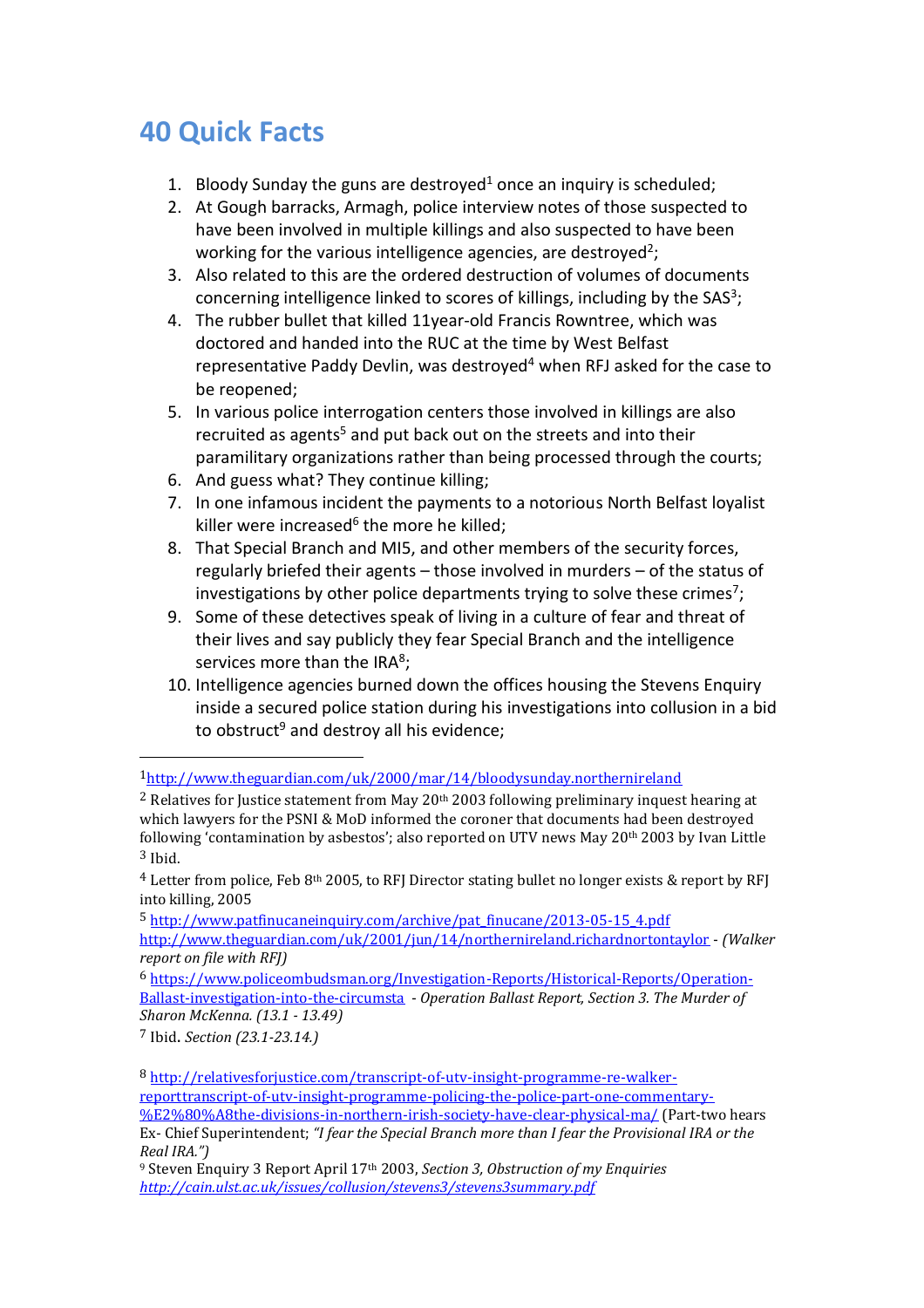- 11. British Army covert surveillance video recordings possibly identifying those involved in an attack on a home in Co. Tyrone where 76 year-old pensioner Rosanne Mallon is killed are destroyed<sup>10</sup> once the inquest begins;
- 12. In the same inquest former Special Branch officers say they 'burnt' their note books $11$ :
- 13. Covert soldiers on the ground at the scene of this killing are ordered not to react<sup>12</sup> by their HQ when they witness and report the attack:
- 14. Nine undercover soldiers are present and observe the killing of Lurgan republican Sam Marshall by loyalists as he left a police station yet do not prevent the killing or apprehend those responsible<sup>13</sup>;
- 15. The Special Branch set-up their own secretive internal forensics and ballistics department that provides false information, effectively burying the chain of investigative evidence in 18 killings and two attempted killings $^{14}$ ;
- 16. In the Loughinisland Massacre the largest exhibit, the car used in the attack that claimed six lives and that would have undoubtedly provided a treasure trove of forensic evidence, is destroyed<sup>15</sup>:
- 17. In the killing of two teenage boys in Armagh reports of a suspicious car containing two men turn out to be undercover soldiers<sup>16</sup>;
- 18. In this same attack forensic evidence is destroyed<sup>17</sup>;
- 19. As it becomes clear the gun used in the above attacks was of a type normally provided by the authorities to members of the 'security forces' for personal protection the ballistic evidence in the form of cartridges and bullets identifying who this weapon was registered to go 'missing'<sup>18</sup>;
- 20. The pattern of weapons allegedly going 'missing' from members of the 'security forces' and then being used in attacks and killings is so systemic that the figures beggar belief<sup>19</sup>;
- 21. Special Branch arranged for weapons to be taken from British Army armouries by agents and then used in loyalists murders<sup>20</sup>;

 $\overline{a}$ 

<sup>10</sup> <http://relativesforjustice.com/murder-lies-and-videotape/>

<sup>11</sup> <http://relativesforjustice.com/mallon-murder-weapon-linked-to-other-collusion-cases/>

 $12$  Disclosures from civil action by the Mallon family against the MoD reveal statements made by a number of covert soldiers who were ordered 'not to react' on reporting the shooting; *(statements on file with RFJ)*

<sup>13</sup> <http://www.theguardian.com/uk/2012/mar/05/british-army-loyalists-ira-report>

<sup>14</sup><sup>14</sup> <http://relativesforjustice.com/its-the-collusion-question-in-mallon-inquest/>

<sup>15</sup> [http://krw-law.ie/the-loughinisland-massacre-collusion-and-cover-up-18th-june-1994-rfj](http://krw-law.ie/the-loughinisland-massacre-collusion-and-cover-up-18th-june-1994-rfj-and-krw-law/)[and-krw-law/](http://krw-law.ie/the-loughinisland-massacre-collusion-and-cover-up-18th-june-1994-rfj-and-krw-law/)

<sup>&</sup>lt;sup>16</sup> Relatives for Justice report into the May 1994 murders of Armagh teenagers Gavin McShane & Shane McArdle 2015

 $17$  Ihid.

<sup>18</sup> Ibid.

 $19$  Figures on file with RFJ including parliamentary figures & UDR report: The Ulster Defence Regiment – The Loyalist Militia published by Sinn Féin Publicity Department 1991, Dublin 1, Ireland

<sup>20</sup> <http://relativesforjustice.com/wp-content/uploads/2014/03/S.Graham-Full-Report-Web.pdf> *(The recovery of the 9mm pistol Page 24 onwards)*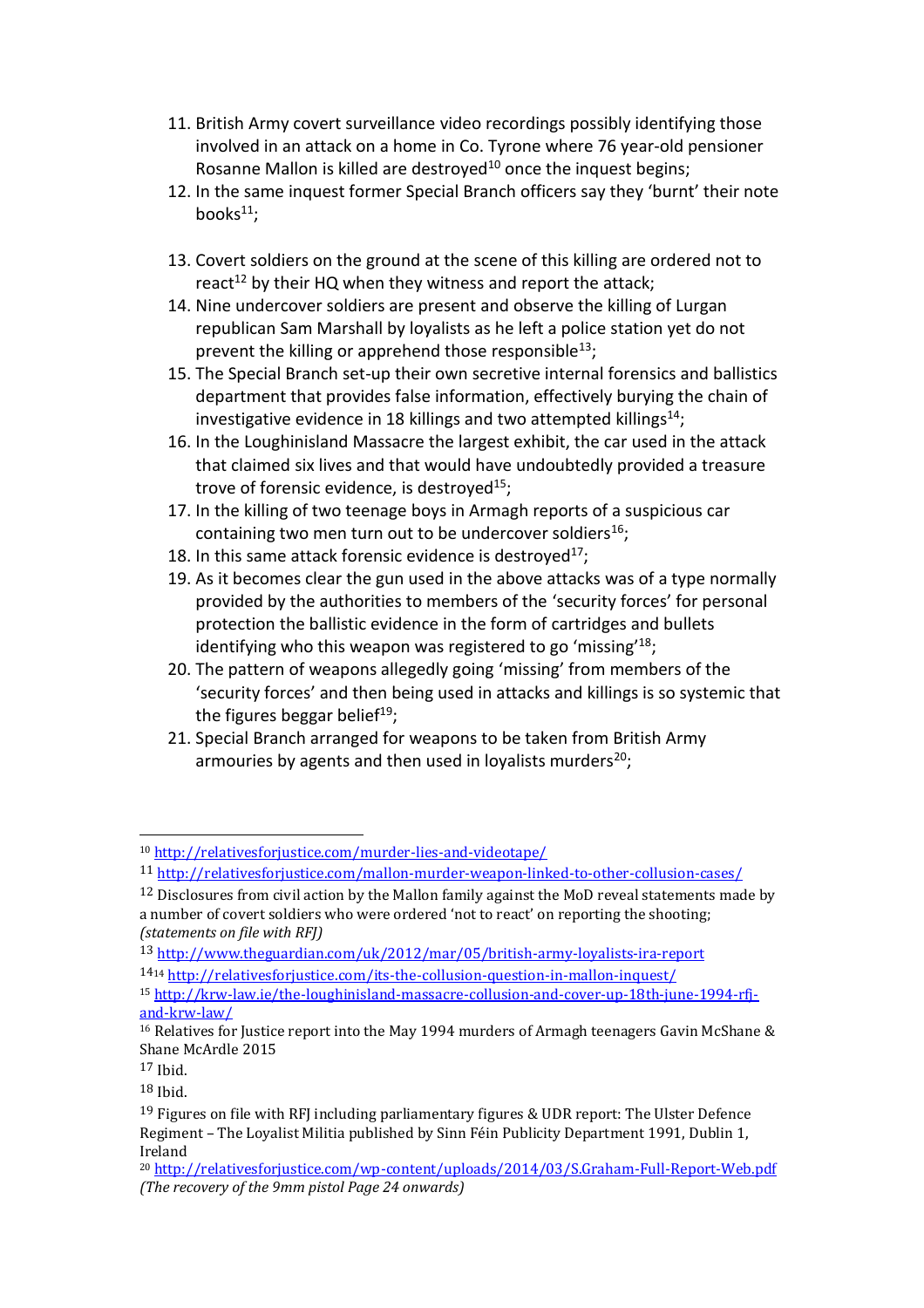- 22. Weapons even go 'missing' from the forensic science labs only to be again used in murders by lovalists $^{21}$ :
- 23. MI5 agents within loyalism import a shipment of weapons from South Africa with the full knowledge of their MI5 handlers<sup>22</sup>;
- 24. These weapons cause havoc and claim hundreds of lives that we have documented $^{23}$ ;
- 25. Paralleling this is the dissemination of thousands of intelligence records to loyalists paramilitaries containing the personal details of nationalists and republicans for targeting<sup>24</sup>;
- 26. Republicans living in rural areas are arrested by Special Branch and told that loyalists will kill members of their families. MI5 representatives also make threats during these detentions. The relatives of republicans in rural areas are killed $^{25}$ ;
- 27. "Security force" surveillance cameras on interfaces and those monitoring nationalists districts are routinely switched off when attacks occur or are 'not working'<sup>26</sup>;
- 28. Restriction orders prohibiting the presence of regular patrols are issued via the Task Coordinating Group (TCG) in order to facilitate collusive attacks<sup>27</sup>;
- 29. Emergency calls to police are not responded to<sup>28</sup>;
- 30. Medical professionals are obstructed in attending to those injured and dving $^{29}$ :
- 31. Families are harassed $^{30}$ ;
- 32. Evidence is not collected from murder scenes<sup>31</sup>;
- 33. Those living under threat are denied access to publicly funded security provisions normally provided to safeguard against attacks $^{32}$ ;
- 34. The bereaved and injured have to conduct their own investigations<sup>33</sup>;

 $\overline{a}$ 

<sup>&</sup>lt;sup>21</sup> RFJ and Doherty family correspondence, November  $14<sup>th</sup>$  2011, with police concerning the killing of Sean Doherty, August  $30<sup>th</sup> 1975$ , in which the weapon used was from a batch of 100 weapons sized from loyalists that were subsequently 'stolen' from NI Forensic Science Laboratory (NIFSL)

<sup>22</sup> <http://relativesforjustice.com/portfolio/collusion-report-1990-1994/> & RFJ Collusion lecture Féile An Phobail St Mary's College, Belfast August 4th 2015

<sup>23</sup> Ibid. <sup>24</sup> Ibid.

<sup>25</sup> Documented statements from families on file with RFJ including RFJ publication; *Investigations –What Investigation?*

<sup>26</sup> Supra 21

<sup>27</sup> Ibid.

<sup>28</sup> Ibid.

<sup>&</sup>lt;sup>29</sup> Statements of witnesses to community Inquiry into the killing of Patrick Shanaghan, Castlederg, Co Tyrone, September 1996

<sup>30</sup> [http://www.caj.org.uk/files/2013/02/26/No.\\_24\\_Adding\\_insult\\_to\\_injury,\\_1994\\_.pdf](http://www.caj.org.uk/files/2013/02/26/No._24_Adding_insult_to_injury,_1994_.pdf) 31 Supra 21

<sup>32</sup> Ibid.

<sup>33</sup> Ibid.